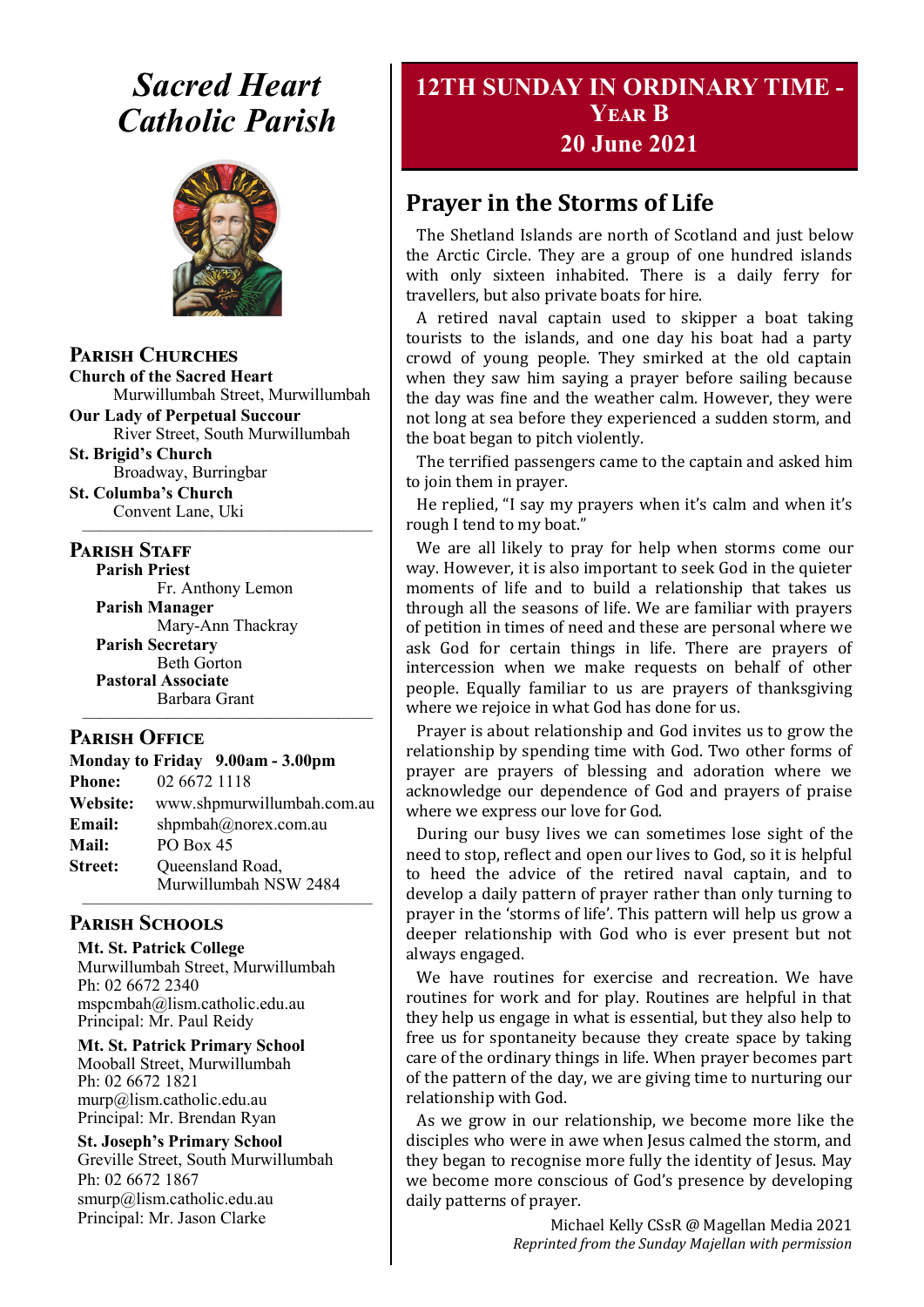# This week in the Parish 13- 20June

| Sunday 20    | 12TH SUNDAY IN ORDINARY TIME - Year B<br>8:00 am - Mass<br>10:00 am - Mass<br>11:15 am - Baptisms<br>11:30 am - Parish Picnic (see note below) |
|--------------|------------------------------------------------------------------------------------------------------------------------------------------------|
| Tuesday 22   | NO Mass today                                                                                                                                  |
| Wednesday 23 | NO Mass today                                                                                                                                  |
| Thursday 24  | The NATIVITY of ST JOHN THE BAPTIST<br>8:15 am - Mass<br>9:00 am - Legion of Mary - South Meeting Room                                         |
| Friday 25    | 12:00 pm - Mass                                                                                                                                |
| Saturday 26  | 6:00 pm - Vigil Mass                                                                                                                           |
| Sunday 27    | 13TH SUNDAY IN ORDINARY TIME - Year B<br>8:00 am - Mass<br>10:00 am - Mass<br>12 noon - Baptisms                                               |



**Seating in the Church** Please remember to turn over the small **'Please Sit Here'** card where you sit in the church during Mass. This tells the<br>volunteer cleaners where volunteer someone has been sitting during Mass.

### **Reconciliation**

Saturday : 5.30pm - 5.50pm Sunday: 7.30am - 7.50am

# **Please Pray For:**

#### **Recently Deceased:**

Anita Albertini (Italy, sister-in-law of Letitia Albertini), Arturo Cantiga, Colleen Hood, Allan Halliwell.

#### **Those Who Are Sick:**

Marg Ellem, James Wallace, Donna Lee Pearson.

#### *Readings for today and next Sunday:*

**12th Sunday in Ordinary Time - Year B**  Job 38:1, 8-11; 2 Cor 5:14-17; Mk 4:35-41

**13th Sunday in Ordinary Time - Year B**  Wis 1:13-15, 2:23-24; 2 Cor 8:7, 9, 13-15; Mk 5:21-43

### **Reading Roster:**

**26/27 June - 13 Sunday in Ordinary Time 6pm Vigil:** Mike Brennan **Sunday 8am:** Philomena Zambelli **Sunday 10am:** Mary-Ann Thackray

This weekend Fr Anthony will be using Preface of Ordinary Time VI and Eucharistic Prayer III.

#### **Wednesday Word**

Limited copies of Wednesday Word, with this weekend's readings, are available for you in the Church.

*I am the Good Shepherd, and I lay down my life for my sheep, says the Lord. - John 10:11-15*

# **Parish Picnic Cram's Farm Picnic Grounds This Sunday 20 June from 11:30 am**

Undercover area with picnic tables, BBQ's available. BYO: Food, Drinks, Thermos, Water, Chairs. Bring the family and enjoy a day of winter sunshine.



Pack the cricket set or a football, go for a walk, catch up with friends.

**Hope To See You There!** 

# **World Refugee Day Sunday 20 June** *World Refugee Day 2021 focuses on the power of inclusion*

The shared experience of COVID-19 has showed us that we only succeed if we stand together. We have all had to do our part to keep each other safe and despite the challenges, refugees and displaced people have stepped up.

Given the chance, refugees will continue to contribute to a stronger, safer and more vibrant world. This year, we call for greater inclusion of refugees in health systems, schools and sport.

Only by working together can we recover from the pandemic.

*Together We Heal, Learn and Shine*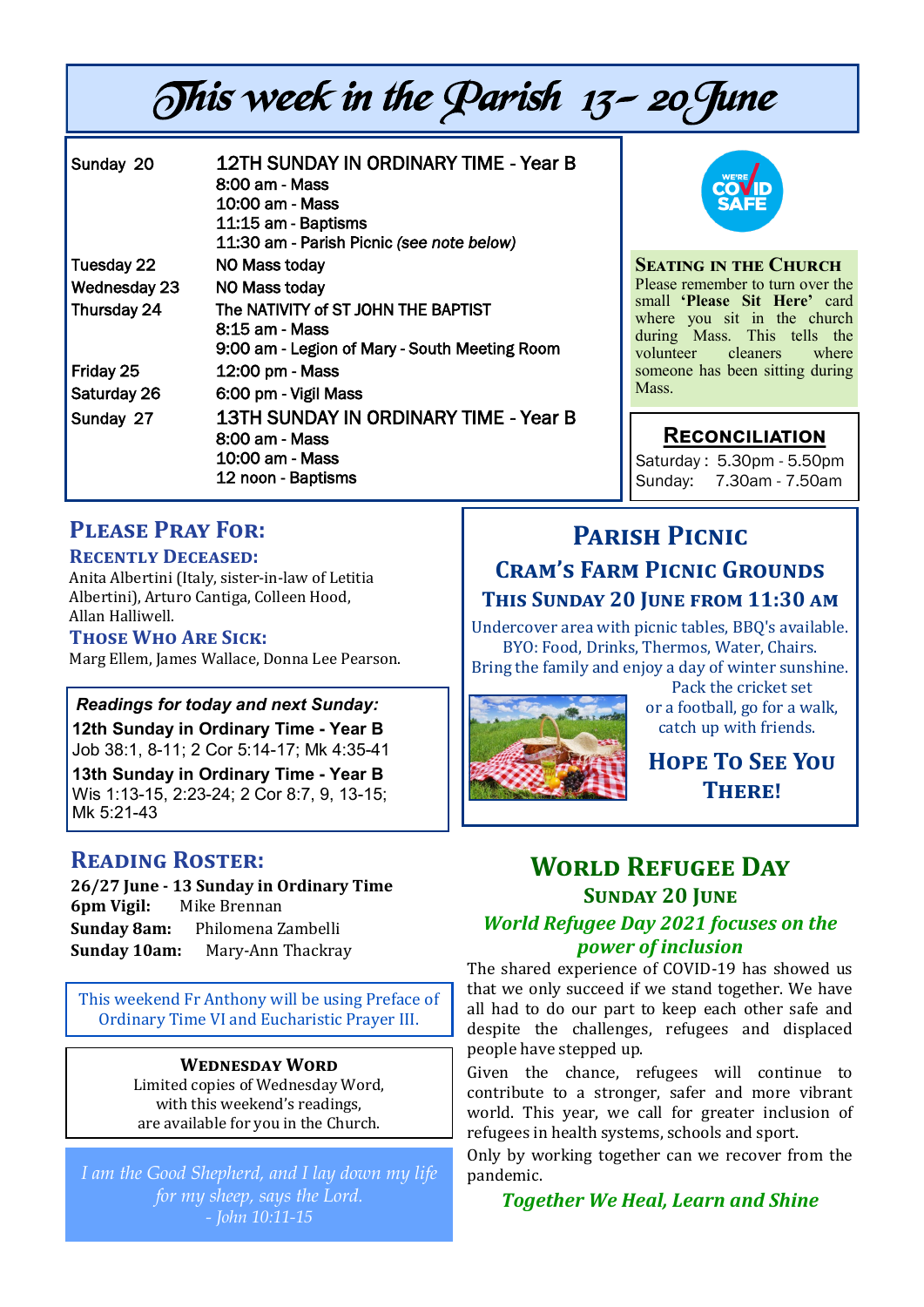

# **Entrance Hymn:**

#### **Sing Of The Lord's Goodness**

Ernest Sands

1. Sing of the Lord's goodness, father of all wisdom, Come to him and bless his name. Mercy he has shown us, His love is forever, faithful to the end of days.

**Refrain:** 

- **Come, then, all you nations, Sing of your Lord's goodness, Melodies of praise and thanks to God. Ring out the Lord's glory, Praise him with your music, Worship him and bless his name.**
- 2. Power he has wielded, honour is his garment, Risen from the snares of death. His word he has spoken, One bread he has broken, new life he now gives to all.
- 3. Courage in our darkness, comfort in our sorrow, Spirit of our God most high. Solace for the weary, pardon for the sinner, Splendour of the living God.

#### **Communion Hymn:**

### **ONLY A SHADOW**

Carey Landry

- 1. The love we have for you, O Lord, Is only a shadow of your love for us, Only a shadow of your love for us, Your deep abiding love. *(to verse 2)*
- 2. The bread we take and eat, O Lord, Is your body broken and shared with us, Your body broken and shared with us, The gift of your great love.

#### **Refrain:**

#### **Our lives are in your hands. Our lives are in your hands. Our love for you will grow, O Lord, Your light in us will shine.**

- 3. Our own belief in you, O Lord, Is only a shadow of your faith in us, Only a shadow of your faith in us, Your deep and lasting faith. *(to verse 4)*
- 4. The dreams we share today, O Lord, Are only a shadow of your dreams for us, Only a shadow of your dreams for us, If we but follow you.

#### **Refrain:**

**Our lives are in your hands. Our lives are in your hands. Our love for you will grow, O Lord, Your light in us will shine.** 

#### **Reflection Hymn:**

#### **Be Still And Know**

Psalm 46

Be still and know that I am God, be still and know that I am God, be still and know that I am God.

- 2. I am the Lord that healeth thee …
- 3. In thee, O Lord, I put my trust …
- 4. God is for us, a refuge and strength …

#### **Recessional Hymn:**

#### **BE NOT AFRAID**

Bob Dufford SJ

1. You shall cross the barren desert, but you shall not die of thirst. You shall wander far in safety though you do not know the way. You shall speak your words in foreign lands and all will understand. You shall see the face of God and live.

#### **Antiphon:**

#### **Be not afraid. I go before you always. Come, follow me, and I will give you rest.**

2. If you pass through raging waters in the sea, you shall not drown. If you walk amid the burning flames, you shall not be harmed. If you stand before the pow'r of hell and death is at your side, Know that I am with you through it all. (Used with permission: One License A-641466)

# *~ Celebrating 50 Years ~ St Joseph's Catholic Primary School*

# *South Murwillumbah 1970-2020*

St Joseph's extend a warm welcome to all who have been a part of our 50 years of Catholic Education.

### *50th Celebration Week Events:*

*Sunday 8th August*  **10am:** Mass of Celebration **11am:** Morning tea **11am - 11:45am:** School tours - **11am - 12noon:** Museum

*Tuesday 10th August*  **9am - 11am:** School Open Day

*Friday 13th August*  **2:20pm:** Official opening of the History Pathway on our playground.

# *Hope to see you there!*

**RSVP: Friday 23rd July** Phone: 02 6672 1867 Email: smurp@lism.catholic.edu.au